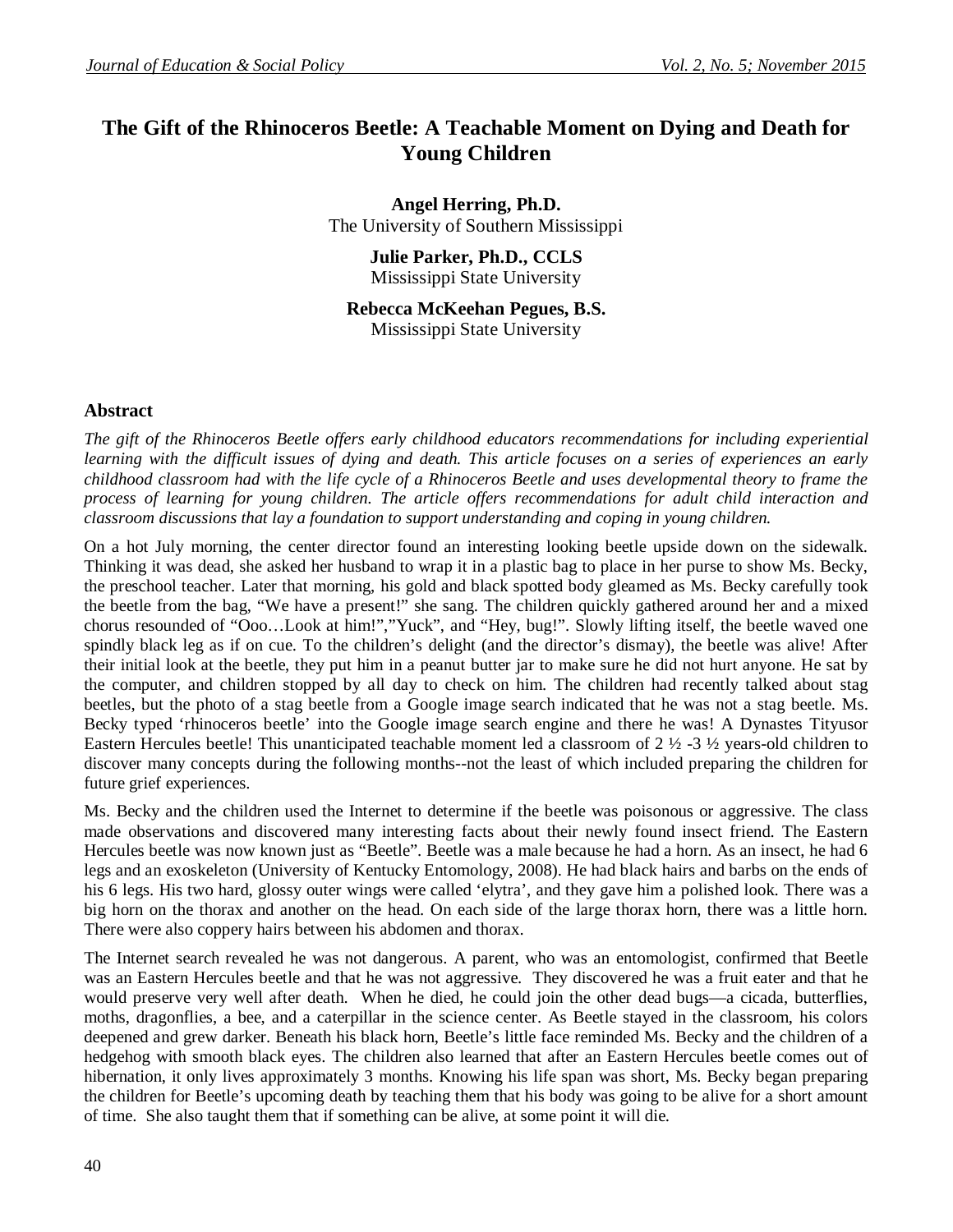She told the children that while Beetle was alive, they would feed him, pet him, blow kisses, and play with him. She also informed them that soon there would be a time when he would not move or eat. "He won't even tinkle or poo-poo anymore, will he, Ms. Becky?" asked Franklin, a spunky almost 3 year old, to which his friend Carolyn, (age 29 months) said "Gottahaftalove him now, 'cause hegonna die".

They prepared a terrarium for Beetle in the science center with magnifying glasses close by to watch him as he moved around. The children offered him a pieceof a banana. He buried his face in it and ate. The children said "He loves it, he's a pig!" Beetle knew what he liked and did not like because the pieces of apple the children put in the terrarium went uneaten. The children continued to marvel in their newest classroom addition as they observed these preferences.

The children knew they were not allowed to independently take the beetle out of the terrarium. Even though the children sometimes did not follow various classroom rules, they always honored the rule of not taking the beetle out of the terrarium themselves. Beetle often went to the playground with the children to hang out on their hands and to be petted. They could hold him in the palm of their hand, if the teacher's hand was below their hand. The children were not allowed to put their mouths on the beetle but could blow him a kiss, and they always washed their hands after playing with him.

As the weeks progressed, Ms. Becky knew it was almost time for the beetle to die. She reminded the children that the beetle had hibernated through the winter and would only live for a short time longer. She again talked with the children about the meaning of death. She said, "When a body is alive you can do things-run, play, eat, dance, and be scared, hurt, or happy. When someone's body dies, the body will not move or dance. It won't be hungry, scared, happy, need to eat, drink, or go the bathroom."

To reinforce the concept of death, as they discovered dead bugs on the playground, they would discuss the differences between Beetle and dead bugs. As she and the children discussed the differences between bugs that were dead and alive, Ms. Becky always made a point to say bodies change as they move through the life cycle.

One day the children found the beetle upside down and said, "I think his body is dead, Ms. Becky!" But then the beetle caught his leg on a twig in the terrarium and turned himself over. Several days later, though, the Eastern Hercules beetle died. Again, Ms. Becky reinforced the concepts of death: when people die they do not breathe, move, hurt, eat, or come back to life. Ms. Becky then shared with the children that when people die, sometimes the body is buried. Sometimes when our pets die, we bury the body. Given the choice, the children decided not to bury the beetle because they wanted to still look at him with the magnifying glass. So, the beetle was placed in the science center, and the children used the magnifying glass to continue to look at him.

#### *Using a Developmental Lens to Frame a Teachable Moment*

The beetle served as a wonderful gift, a teachable moment that helped children prepare for future experiences with dying and death. Teachers of young children can seize such teachable moments to assist children with developing an understanding of and coping skills for issues such as dying and death. As teachers of preschool children, we realize young children are cognitively very different from adults. They have different needs because of their developmental abilities (Rando, 1988). What are the essential elements, then, in preparing children for dyingand death experiences?

First, the concepts of irreversibility, non-functionality, universality and normality need to be ever-present in the dialogue between teachers and children (Bowlby, 1980; Speece, 1995). **Irreversibility** means when a living thing dies, its physical body cannot be made alive again. Even though young children see death as temporary or reversible, the dead animal or person will not come back to life (Karns, 2002;Kenyon, 2001;Mendhekar&Lohia, 2010; Wood, 2008). Children often ask if the dead person or animal is "still dead". They want to know the story has not changed, even though they may want the person or animal to come back to life (D'Antonio, 2011; Poling & Hupp, 2008; Rando, 1988).**N***on-functionality* means life-defining functions cease at death. A bug, a pet, or a person who is dead will not breathe, move, go to the bathroom, eat, or drink. Neither will it feel heat, cold, or pain (Karns, 2002; Rando, 1988). **Universality** means all living things die. The beetle died. The cat died. The grandparent died.

Finally, **normality** means typical. Our feelings of sadness, anger, despair, and shock are normal. These concepts: irreversibility, non-functionality, universality, and normality, are essential for children as they prepare for dying and death experiences during their preschool years and beyond (Bowlby, 1980; Speece, 1995).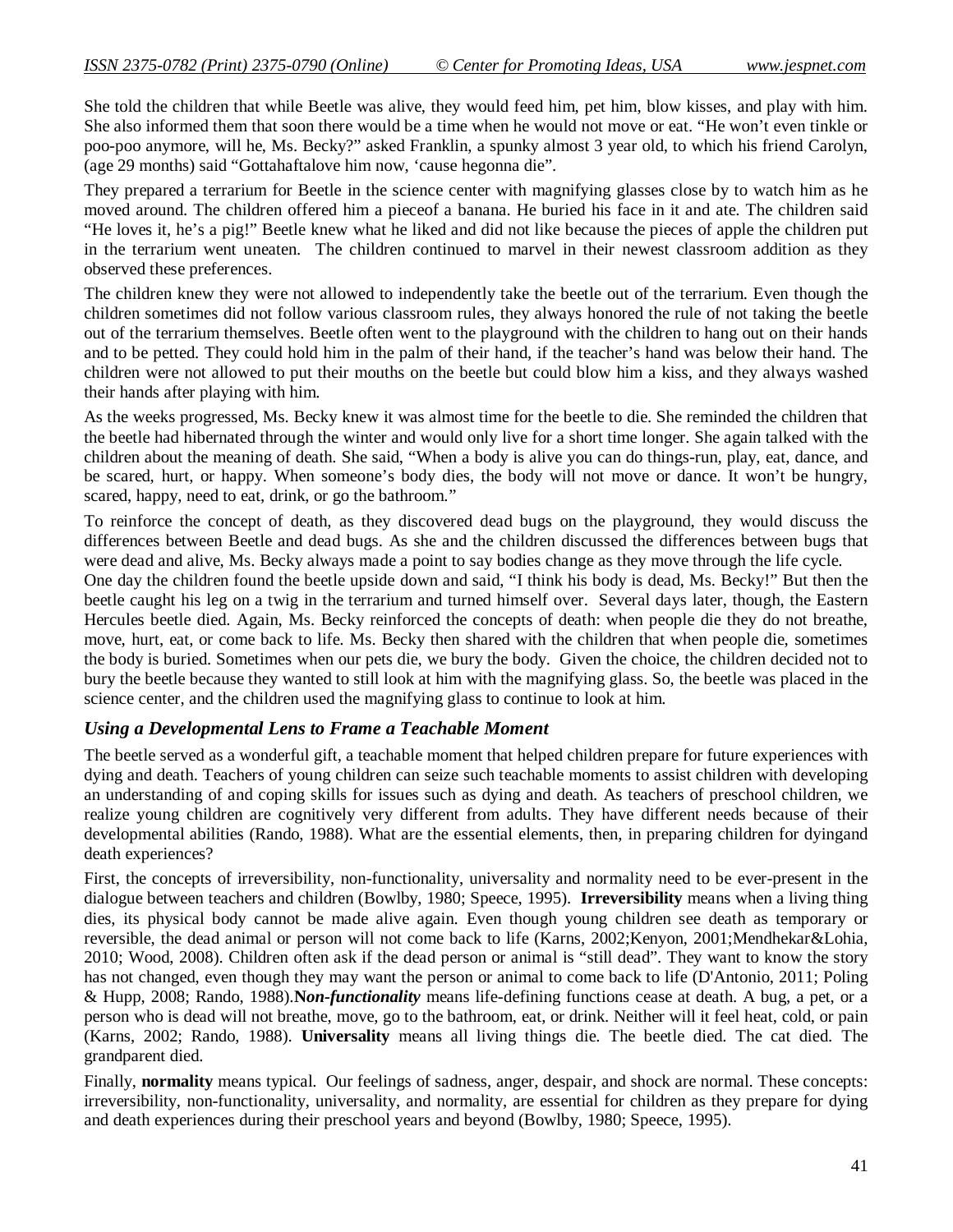Letting children experience the death of a bug and learning that the bug will not come back to life, all body functioning will stop, all living things die, and our feelings related to those experiences are normal, prepares the way "in some degree for helping a child mourn the death of a close relative or even that of a parent"(Bowlby, 1980, p. 275).

Second, because dying and death issues are new to children, clear communication is important. Children need for us to listen to them and understand their concerns and feelings (Brown, 2009; Karns, 2002; Schuurman, 2012). Listening without evaluating, judging, or trying to fix the problem is helpful. In reality, we do not know how children feel; but we can reflect back their words, assuring them we are listening and affording them the opportunity to clarify and articulate their feelings (Ostler, 2010).

Children also need short, clear, honest responses to their questions, as well as choices about their actions ((Brown, 2009; Karns, 2002; Rando, 1988; Schuurman, 2012). We must focus on answering their questions at their developmental and experiential levels (Dombeck, 2006; Brown, 2009; Karns, 2002; Rando, 1988; Schuurman, 2012; Webb, 2005). In so doing, we build a trusting relationship (Schuurman, 2012).

Young children are trying to work out the differences between being alive and dead. Ms. Becky used the Internet, books, and an expert--the entomologist, to assist children in understanding complex concepts associated with the life and death of the beetle. She provided short, clear, honest explanations that the  $2 \frac{1}{2}$  to  $3 \frac{1}{2}$ - year-old children could understand. She and the children often revisited the same questions and concepts as the children grappled with concepts related to dying and death. This repetition allowed the children to construct their own knowledge about the dying and death process.

Abstract concepts used with young children to describe death can lead to confusion and distress (Webb, 2005). If an explanation is not clear, children are quite capable of fantasizing or making up explanations (Rando, 1988). Euphemisms are also difficult for children to grasp (Brown, 2009; Karns, 2002; Rando, 1988). For example, if we say, "We lost Granddaddy", children may want to search for him. If Grandma died because "she was sick", children may fear that their own or their parents' illnesses will inevitably lead to death. If we try to soothe children and say, "Don't worry, usually only old people die", children can imagine most anyone older than they are dying and be deceived to the very real possibility that very young, seemingly healthy people can die suddenly. The use of the words *death*, *dying*, *dead*, and *killed* are essential as we talk with children (Karns, 2002;Ostler, 2012).

As noted previously, the children in Ms. Becky's class decided together that they would keep the beetle in the science center—they made a choice to keep the beetle and not bury it. However, Ms. Becky was concerned that perhaps she confused the children by not burying the beetle. After all, we routinely bury family pets and loved ones when they die. Schuurman (2012), however, suggested that when children are allowed to make informed choices and are given options, they are more likely to regain a sense of stability after a death.

The children's decision to keep the beetle in the science center allowed learning to continue. Several weeks after the beetle died, the children made a new discovery. The beetle was not as heavy as he used to be! Dying had changed his body, and it seemed hollow inside. Realizing he was gone and only the exoskeleton was present reinforced the transformation of the beetle through the life cycle. They now compared Beetle's body to the other shells in the center.

The children still wanted to look at him and frequently asked "Is his body alive?" The answer was always the same: "No, Beetle is dead." It is normal for children to repeatedly ask the same questions. They want to be reassured the body is still dead, even though they may hope the body is not dead and that the answer will change (Rando, 1988).

One Monday morning after Beetle had died, Philip came to school with the news that Tabby, his beloved cat who had been with him since his own birth, had died. "Hers body is dead, Ms. Becky, Tabby died." Talking about the beetle before and after its death seemed to help Philip see death as a natural part of life, facilitating his understanding and acceptance. When Philip talked about Tabby's death, he saw it as a natural process. He knew Tabby was not alive anymore. She was dead. Her body did not function anymore. Philip talked about Tabby's death in a matter-of-fact way. He seemed to be making sense of her death at his developmental understanding.

In telling the truth, using language and short explanations that children can understand, we will help children to assimilate and accommodate new information about dying and death and help them prepare for future death experiences.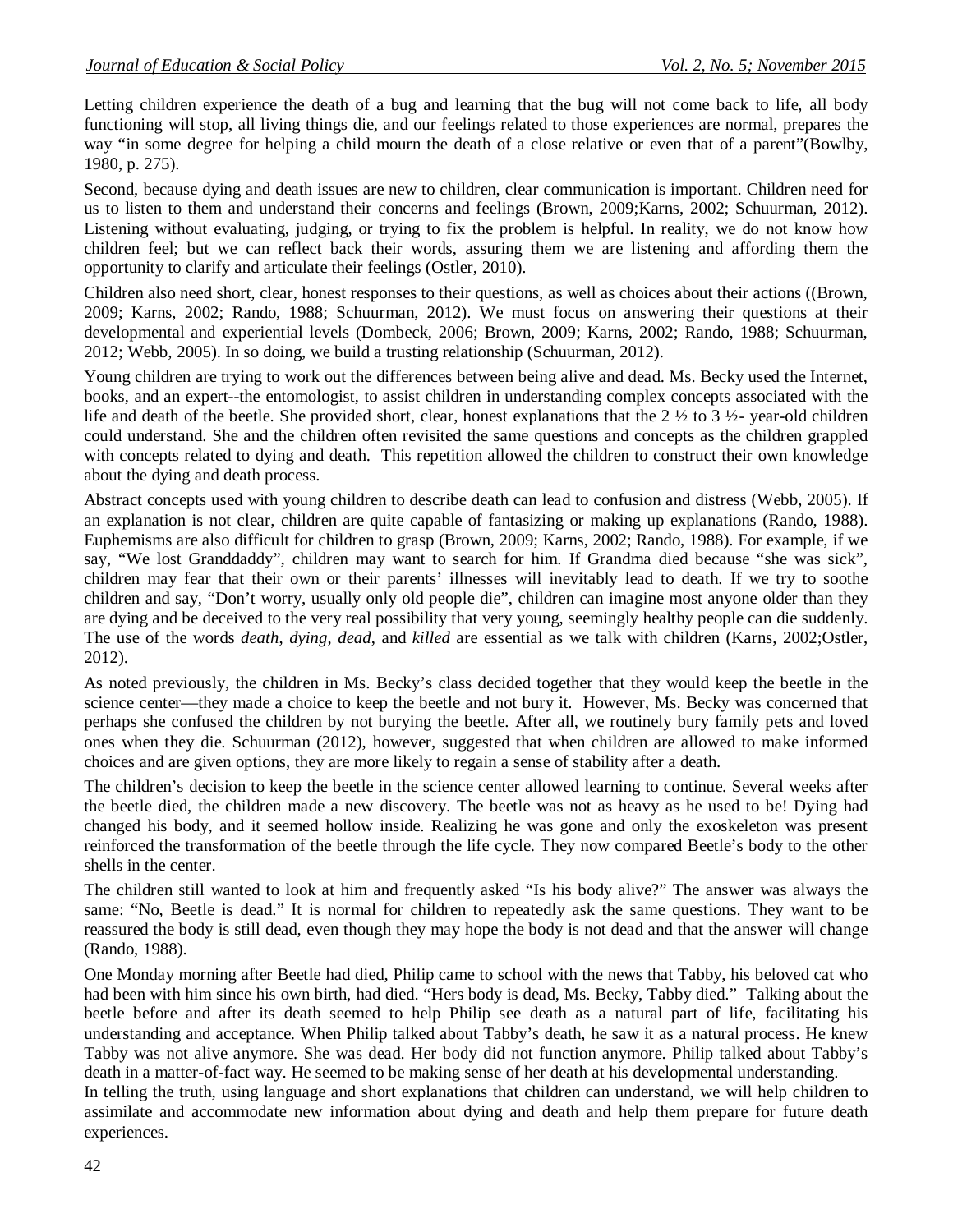Third, because children have trouble articulating their feelings, thoughts, and memories, we need to help children express them and give them time to play out those feelings and thoughts (Brown, 2009; Karns, 2002; Rando, 1988; Smith, 1991). Play is children's work and serves as an important outlet for their grief. The grief process is impeded if they are not allowed the freedom and opportunity to explore their feelings and thoughts through play (Smith, 1991). We can provide a safe, trusting environment that allows children to ask questions—and sometimes the same question—over and over again without dismissing or belittling the child; encouragement to return with more questions in the future; and enough information to answer the question and allow the child to process, evaluate, and assimilate it (Rando, 1988; Smith, 1991).

## *Developmental Activitiesto Support Coping*

Similarly, developmentally appropriate activities help children express their feelings (Brown, 2009; Kaufman & Kaufman, 2006; Karns, 2002). Movement and dance experiences help children express feelings of gladness, sadness, anger, etc. Whether the activity includes throwing ice cubes on the sidewalk, tearing a newspaper to shreds, throwing clay at a target, pounding play dough, stomping bubble wrap, or pounding golf tees into thick pieces of Styrofoam, activities can help children express anger and hurt in a very physical, yet appropriate manner.

Other activities to help children express their feelings, thoughts, and memories use words and materials. A sentence stem activity such as, "Tell me about\_\_\_", "When you think of \_\_\_, what words come to mind?", "Tell me the things you do/did with \_\_\_", allow children to talk about people and things that are special to them. Once the words are written, they can be used to stimulate drawing, painting, scrapbooking, storytelling, or collage work. If children complete sentence stem activities for other important events, such as for Mother's Day gifts, they are learning to express their thoughts and feelings. If a pet or grandparent subsequently dies, the activity is not new to them and would be helpful in expressing feelings, thoughts, and memories of the deceased. Talking about death and the dead person or animal helps children deal with fears of death and facilitates their coping for future dying and death experiences (Arnup, 2009).

Adults must model appropriate emotional responses to death and include children in the circle of grief. Children learn to grieve from observing adults (James & Friedman, 1998; Rando, 1988) and if adults hold back and fail to express their own feelings of sadness about a death, children may learn that expressing feelings is not appropriate. When we tell children not to be sad or quickly buy them a new pet or keep them busy with other activities, we are not teaching children healthy coping skills (James & Friedman, 1998). When Ms. Becky says, "I am sad that Tabby died" or allow children to see her wiping a tear when discussing the death of a pet or a person she loved, children learn healthy and acceptable ways of expressing grief (Dombeck, 2006).

Attempting to protect children from issues of dying and death by not allowing them into the circle of grief may be damaging to children. This attempt to protect does not minimize the grief experience, instead, it may teach concepts that will not be helpful for coping with future experiences. Rando (1988) suggests that a "child has a *right* and a *need* to be included…to share her grief with those she loves" (p. 202). Insecurity and abandonment issues may occur if children are kept away from family members struggling with the death of a loved one. If children are not allowed to deal with or process their own emotions, lifelong negative consequences can occur (Kaufman & Kaufman, 2006; Rando, 1988). Children look to teachers as role models of appropriate behaviors regarding dying and death. If we include them in the circle of grief, children learn vicariously appropriate concepts and coping strategies related to dying and death experiences (Bandura, 1986).

Children learn through teachable moments and experiential opportunities (Brown, 2009). The gift of the beetle presented an "unemotional opportunity" for young children to grapple with appropriate grief concepts and develop an understanding of the life cycle and the experience of dying and death by observing and exploring a living and dead rhinoceros beetle. Through this process, the teacher helped them prepare for future grief experiences. Beetle was truly a gift—a gift of preparation for coping with life course events that will touch the children repeatedly throughout their lives.